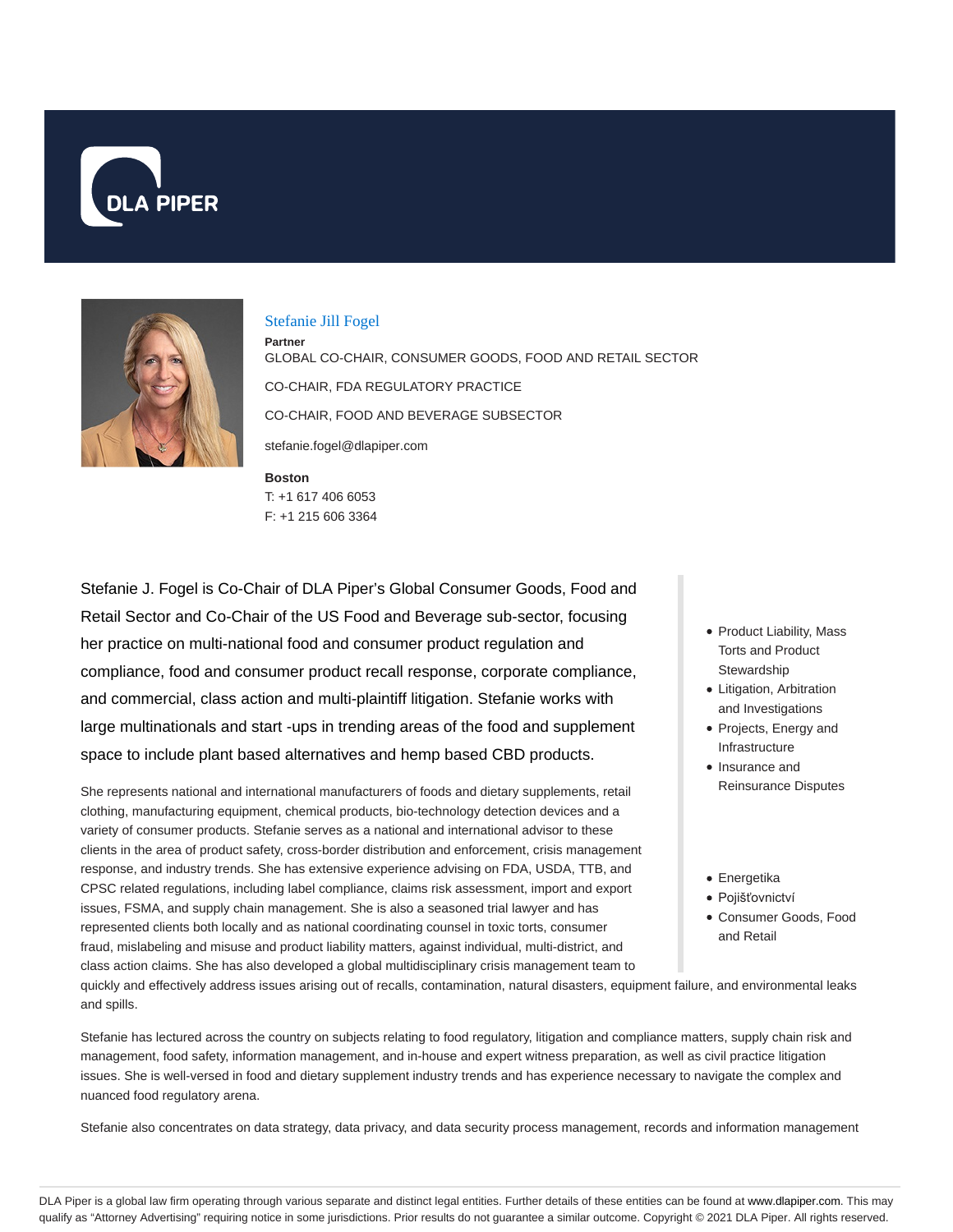(RIM), and data privacy. She has developed protocols for the implementation of national and international document retention schedules, records management programs, e-discovery strategic plans, and ISO auditing for a variety of industries. She also works with global companies in a variety of industries to develop data strategies integral to new product development.

She is a member of DLA Piper's governing Policy Committee and the Hiring Committee and is also proud to be the co-founder and co-chair for DLA Piper's National Leadership Alliance for Women (LAW) Program.

Stefanie is admitted to practice in Massachusetts, Pennsylvania, and New York and has been admitted in various other states pro hac vice.

# ZKUŠENOSTI

Significant Matters

- Representation of frozen vegetable and fruit manufacturer and distributor in regulatory compliance assessment and recall relating to listeria contamination
- Representation of international cinnamon roll retail food establishment involving international recall of cinnamon roll products due to peanut contamination in supplier's flour
- Representation of pretzel/ hot dog distributor in national recall relating to gluten free mislabelling
- Representation of pretzel/hot dog distributor regarding presence of foreign metal and plastic particles in pretzel dog products
- Representation of international sweetener manufacturer involving crisis management and recall considerations for potential biohazard contamination of foreign manufactured sweetener product, including coordination with multiple international governmental authorities during respective investigations
- Representation of international wine manufacturer related to recall of foreign manufactured wine bottles containing glass particles
- Regulatory advising and coordination with TTB regarding alcohol importer's permit application for foreign entity importing products through U.S. subsidiary
- Regulatory advising, classification assessment, and label review for malt beverage and beer products
- Regulatory advising and labelling claims relating to cheese and dairy related product
- Regulatory advising and risk analysis for company providing organic food kits, including a various USDA regulatory implications, organic claims, CGMPs, HACCP, and food facility requirements
- Regulatory advising regarding bottled water label requirements and label claims
- Regulatory advising regarding country of origin labelling and Tariff Act implications for imported frozen vegetable products
- Regulatory advising and risk analysis for lactation dietary supplement product, including analysis of organic claims, natural claims, gluten free claims, nutrient content claims, and labeling for pre-specified groups
- Regulatory advising and analysis for national restaurant chain regarding menu labeling laws, and compliance with USDA regulations for meat, poultry, and organic claims
- Representation of an international sugar manufacturer in addressing over 15 potential recalls, development of a food safety and compliance program, and serving as national counsel for overseeing contamination and mislabeling claims
- Representation of a peanut butter manufacturer in addressing regulatory and compliance concerns as well as legislative efforts relevant to labeling of consumer product.
- Representation of herbal supplement distributor in defending against class action claiming mislabeling and consumer fraud
- Representation of international confection and nutritional supplement manufacturer and distributor relating to information management and regulatory compliance
- Representation of international clothing retailer related to CPSC recall efforts involving lead in children's products and related import/export and product detention implications for foreign manufactured products
- Representation of Canadian clothing retailer related to importation and recall negotiations with CPSC regarding certain adult and children's clothing products with compliance concerns
- Representation of athletic apparel and consumer goods company related to recall involving lead paint in apparel bag products
- Representation of national retail distributor of apparel, consumer goods and confections relating to the development of a global compliance program, cross border distribution, labeling and consumer fraud claims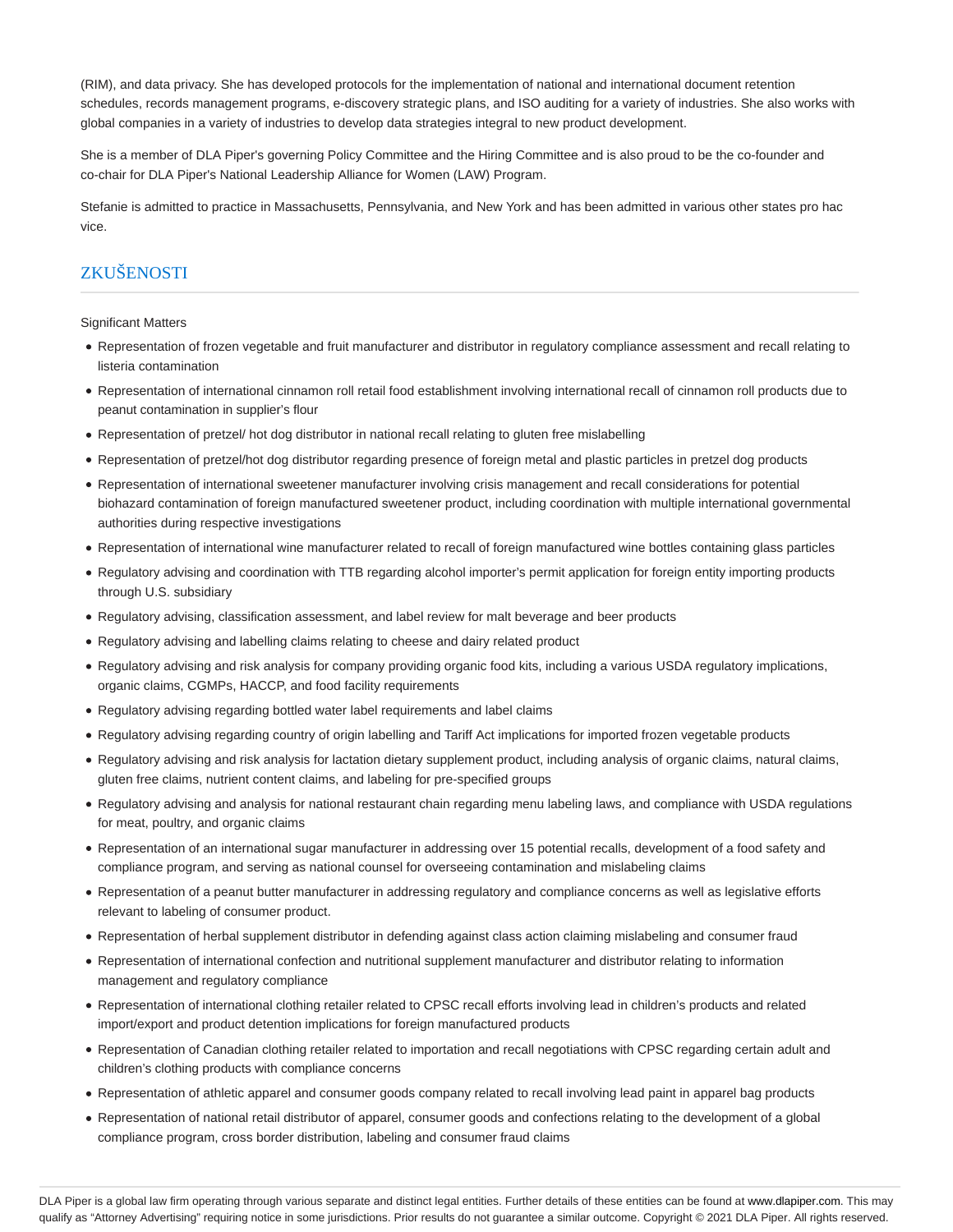- Representation of a national pharmaceutical company in litigation arising out of the distribution of federally approved drugs alleged to have resulted in serious injury and death across the country
- Served as in-house consultant for an eight-month period to an international technology/communications company in order to establish a protocol for litigation crisis management and regulatory reporting. Instituted quality assurance policies and procedures as part of litigation prevention strategy
- Representation of a biotechnology company in assessment of potential liability and avoidance mechanisms in the development and manufacture and distribution of pathogen detection devices for governmental and civilian use
- Representation of a national oil and gas company in crisis response and subsequent litigation resulting from a toxic release
- Representation of a national chemical corporation involved in a significant toxic chemical release in crisis response and subsequent class actions as well as multimillion-dollar claims litigation
- Representation of glassware manufacturer in response to class action, proposition 65 claims, and government inquiry relating to the alleged use of chemicals in drinking glasses sold by food distribution and retailer
- Representation of international battery distributor in multiple recalls involving allegations of defect and consumer fraud
- Representation of distributors and retailers of athletic gear and apparel relating to the development of global compliance program, cross border distribution, labeling and consumer fraud claims
- National representation of a national motorcycle manufacturers in toxic tort litigation including the development of a national defense strategy, in-house witnesses identification and preparation, discovery coordination and trial
- National representation of national heavy industrial equipment manufacturers in toxic tort litigation to include the development of a national defense strategy, in-house witnesses identification and preparation, discovery coordination and trial
- Representation of international children's products manufacturers in car seat, swing and stroller litigation to include development of in-house witnesses and experts for national litigation platform
- Representation of international motorcycle manufacturers in products liability litigation across the country to include the development of a national defense strategy, in-house witness identification and preparation, discovery coordination and trial
- Representation of national health insurance provider in the defense of complex commercial class action litigation based on provider agreements and coding
- Representation of an international consumer product manufacturer in the development of a coordinated e-discovery protocol
- Representation of an international health insurance company in the development of a coordinated document management program as well as an e-discovery protocol
- Representation of major package carrier in products liability litigation to include all facets of trial preparation
- Representation of an elevator and escalator company in products liability litigation to include all facets of trial preparation

#### **REFERENCE**

# poplatky

- Massachusetts
- New York
- Pennsylvania

## uznání

- Chambers USA 2021 - Band 3, USA - Nationwide Food & Beverages: Regulatory & Litigation 2020 - Band 3, USA - Nationwide Food & Beverages: Regulatory & Litigation
- The Legal 500 United States 2021 - Recommended, Cannabis 2014-15 - Recommended, Cyber Crime
- Named a 2020 Cannabis Law Trailblazer by the National Law Journal.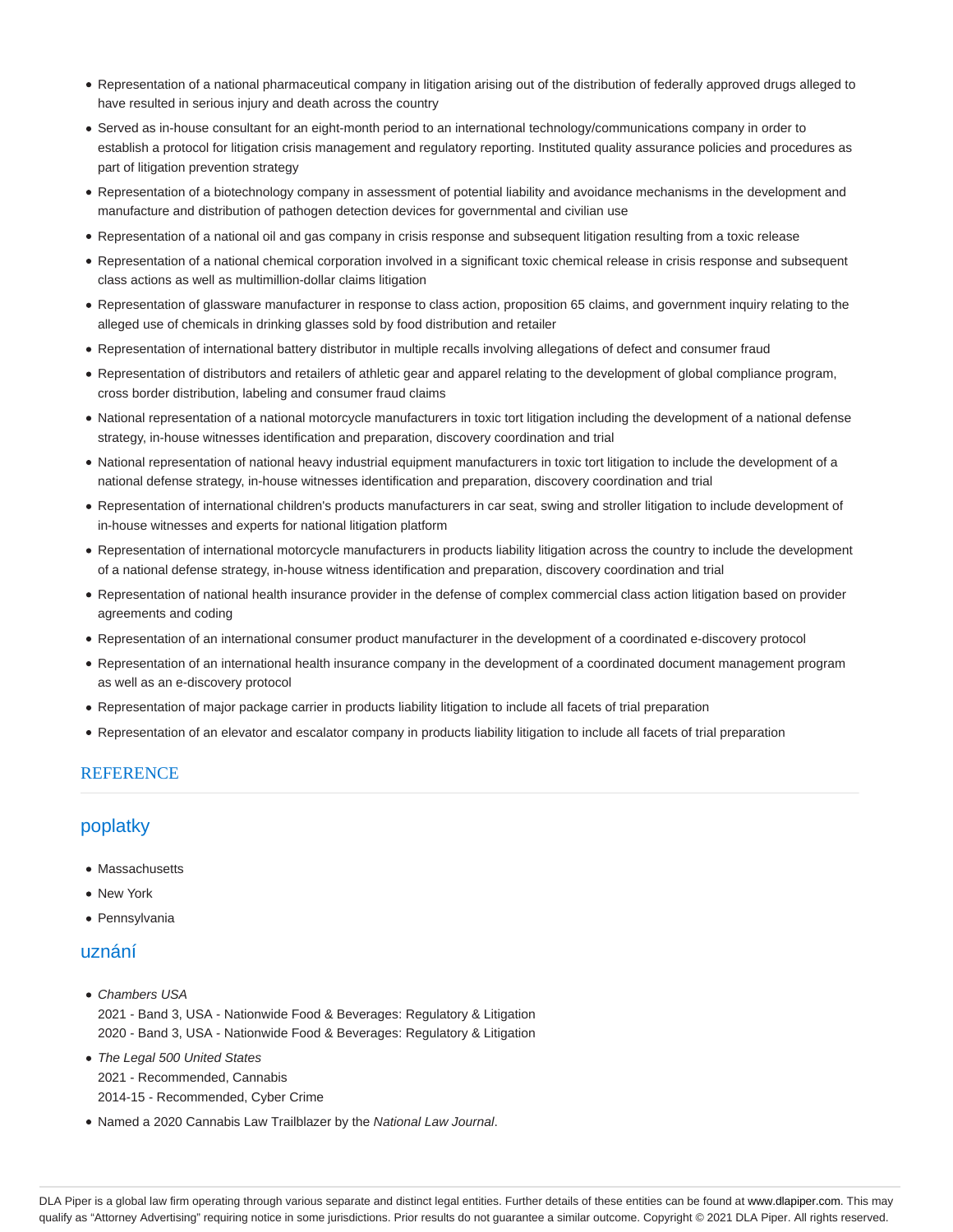# předchozí zkušenosti

- Philadelphia District Attorneys Office**,** Summer Intern, 1993, Philadelphia, Pennsylvania
- KS. Sweet Associations, Financial Analyst and Project Manager, Washington, DC

## vzdělání

- J.D., University of Pennsylvania Law School 1995 Lauerback/Littleton Legal Writing Instructor
- B.S., University of Pennsylvania 1990 magna cum laude Wharton School of Finance

# členství

- Defense Research Institute
- American Bar Association
- Philadelphia Bar Association
- New York Bar Association
- The University of Pennsylvania Law School American Inn of Court

# **AKTUALITY**

# publikace

**Committing to measurable ESG initiatives in the Food & Beverage Sector: Doing well by doing good**

#### 24 May 2022

With 73% of the world's largest companies in the Food & Beverage Sector having a sustainable development target, only a quarter of these are setting time-bound targets and the remaining 27% have no sustainability strategy, according to the World Benchmarking Alliance.

**Supplementary – United States – Whistleblowing Laws in Europe: An international guide**

There are many US federal statutes that prohibit employers in the private sector from retaliating against whistleblowers, many of which are sector or industry specific.

**Food safety from farm to fork: FDA publishes proposed rules aiming to ensure the safety and security of the food supply**

### 24 JAN 2013

The proposed rules lay the foundation of the prevention-based, modern food safety system envisioned in the FSMA and have wide-ranging effects on many industries, including every link in the global food supply chain.

DLA Piper is a global law firm operating through various separate and distinct legal entities. Further details of these entities can be found at www.dlapiper.com. This may qualify as "Attorney Advertising" requiring notice in some jurisdictions. Prior results do not guarantee a similar outcome. Copyright © 2021 DLA Piper. All rights reserved.